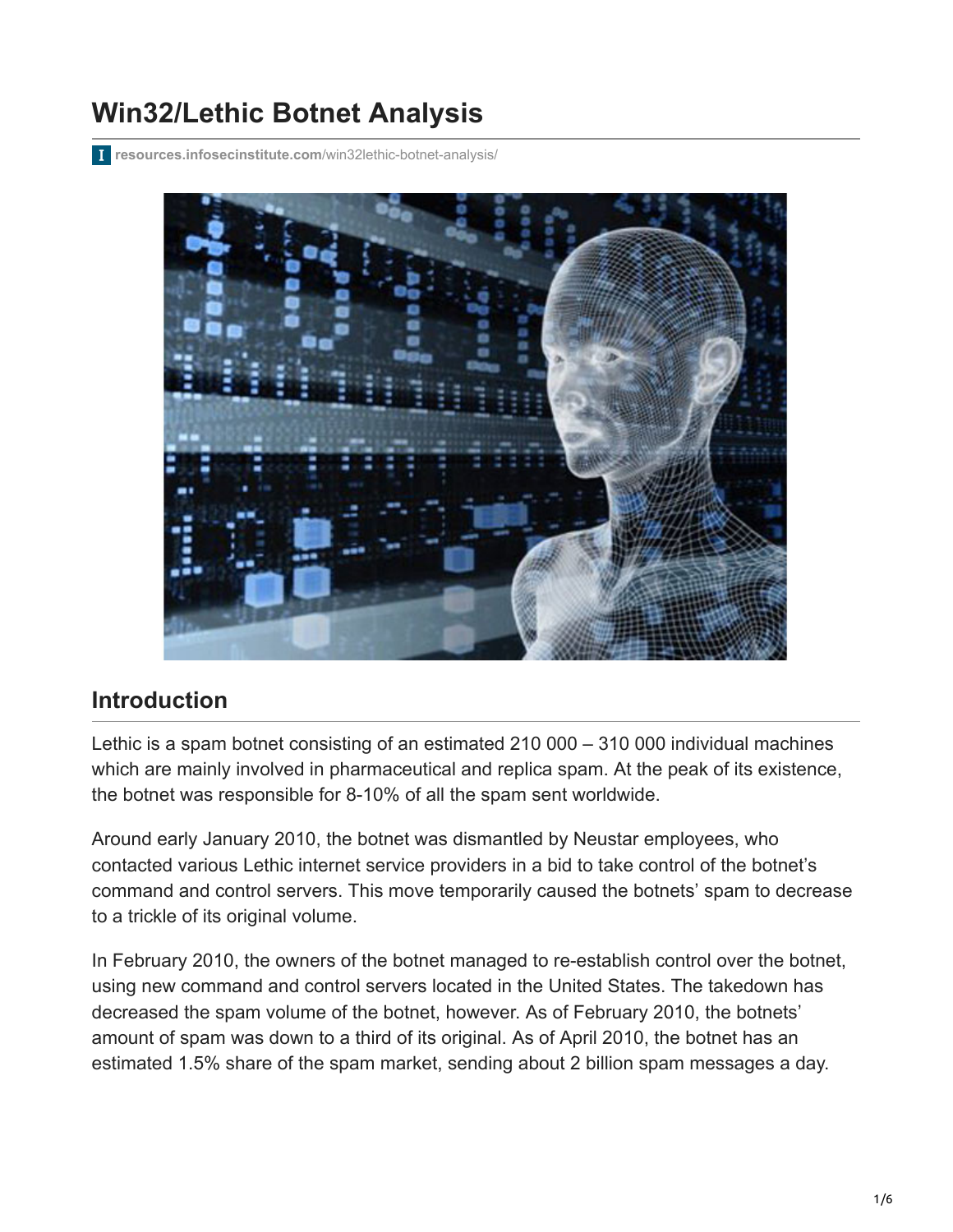This article presents a view on the malware and its capabilities, how it communicates with the CnC, encryption scheme used as well as different protection mechanisms to make the malware analyst job harder.

### **Tools**

- OllyDBG / IDA Pro.
- Lethic sample (MD5 = 23DE74A6122A8AB3B02EFD3B2C481978, password = infected)
- Lethic Unpacked ( password = infected)

# **Infection vector**

This botnet arrives as attachments to spammed messages disguised as notifications from familiar contacts.

# **Bot analysis**

I will not talk about the unpacking process because there is no relevant information regarding it. The original Lethic build file is about 17 kb. Not the smallest botnet ever seen, Tinba or Gamarue have lower size but it is a low profile botnet with many infections that may be the secret of its longevity.

Let's go, fire up OllyDBG. OK, you are at the entry point of the malware. Looking at the data section, you could see some interesting strings like APIs names to be resolved, modules that are going to be loaded, also CnC IP address, etc… Just by looking at this dump, you could basically get a whole image about the inner working of this bot.

|                  | Address ASCII dump                                                              |
|------------------|---------------------------------------------------------------------------------|
|                  | R0404000 UAmazinsdud016201.108.59.2.221.ws2.32.dll.advani32.dllkernel32         |
|                  | 00404040  l11LoadLipraryHCloseHandle.ExitThreadCreateMutexA                     |
|                  | 00404080 WaitForSingleObject.SleepLocalAllocLocalFreeDeleteFileA.               |
|                  | 004040C0 SetFileAttributesAGetTickCountCreateThreadCreateFileA.                 |
|                  | 00404100 WriteFileGetTempPathACreateProcessA1strlenA1strcatA                    |
|                  | 00404140user32.dllMessageBoxA.ws2_32.dllWSAStartupsocketsend                    |
|                  | 00404180recvclosesocket.ioctlsocket.connect.inet_addrgethostb                   |
|                  | 004041C0 yname htoma ac leet ac toochopt WonGet Luat Ex x ox . Nr. . Nindowall  |
|                  | 00404200 pdate\MSupdate.exe\UPDATETaskman_SOFTWARE\Microso                      |
|                  | 00404240 ft\Windows NT\CurrentVersion\WinlogonShell <mark>.</mark> explorer.exe |
|                  | 00404280 Software\Microsoft\Windows\CurrentUersion\RunWindows Update M          |
|                  | 004042C0 anagerIsWoW64Processkerne132.dllk.e.r.n.e.l.b.a.s.ed.                  |
|                  | 00404300 1.1IsWoW64ProcessGetSystemWow64DirectoryWkerne132.dll                  |
|                  | 00404340 text\c.a.l.ce.x.eexplorer.exe                                          |
|                  |                                                                                 |
|                  |                                                                                 |
|                  |                                                                                 |
|                  |                                                                                 |
|                  |                                                                                 |
|                  |                                                                                 |
| 00404500         |                                                                                 |
| <b>BRABAE AR</b> |                                                                                 |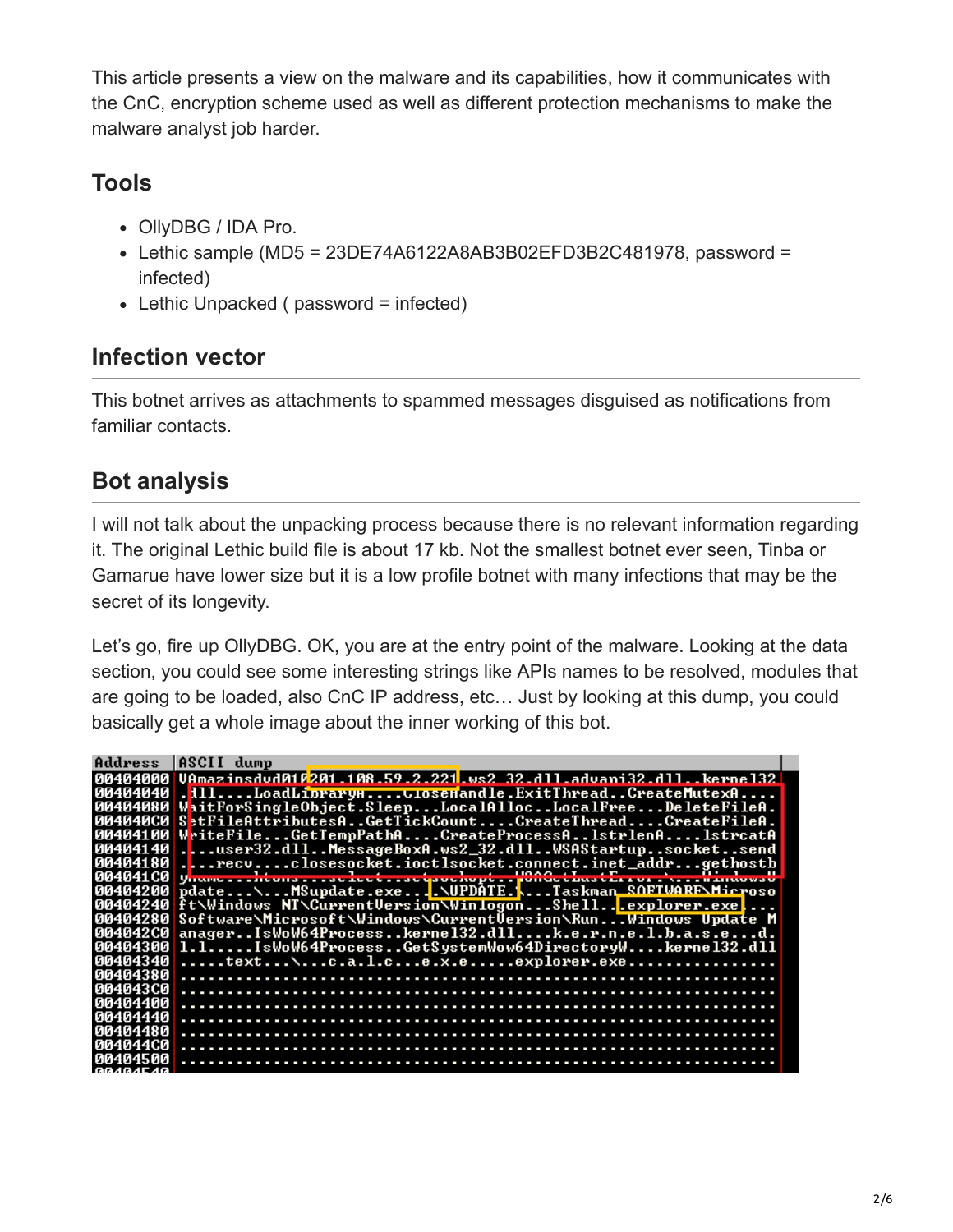The first thing, it will try to resolve API dynamically using LoadLibrary and GetProcAddress. Put a BP at the RET instruction to see the whole import table filled with the functions pointers:

|                                                                                                 | 52                                                                                   | PUSH EDI                                                     | $h$ Module = 00154FE0                                            |
|-------------------------------------------------------------------------------------------------|--------------------------------------------------------------------------------------|--------------------------------------------------------------|------------------------------------------------------------------|
| 0040136E<br>0040136F                                                                            | FF15 38304000<br>٠                                                                   | <b>GALL DWORD PTR DS:[&lt;&amp;KERNEL32.GetP</b> )           |                                                                  |
| 00401375                                                                                        | 8B4D 08<br>٠                                                                         | <b>HOU ECX, LA</b>                                           | ntd11.7C910228                                                   |
| 00401378                                                                                        | 8941 6C<br>٠                                                                         | <b>MOU</b> DWORD PIR DS: [ECX+6C] EAX                        | ws2_32.WSAGetLastError                                           |
| 0040137B                                                                                        | 68 C8414000                                                                          | FUSH bin.004041C8                                            | rProcNameOrOrdinal = "htons"                                     |
| 00401380                                                                                        | 8B55 FC                                                                              | <b>MOU EDX, LLOCAL.11</b>                                    |                                                                  |
| 00401383                                                                                        | 52<br>٠                                                                              | <b>PUSH EDX</b>                                              | hModule = 00154FE0                                               |
| 00401384                                                                                        | <b>FF15 38304000</b><br>٠                                                            | GALL DWORD PTR DS: [<&KERNEL32.GetP                          |                                                                  |
| 0040138A                                                                                        | 8B4D 08                                                                              | <b>MOU ECX,</b>                                              | ntd11.7C910228                                                   |
| 0040138D                                                                                        | 8941 70<br>٠                                                                         | <b>HOU</b> DUORD PTR DS: LECX+701, EAX                       | ws2_32.WSAGetLastError                                           |
| 00401390                                                                                        | 68 D0414000                                                                          | <u> FUSH bin.004041D0</u>                                    | rProcNameOrOrdinal = "select"                                    |
| 00401395                                                                                        | 8B55 FC                                                                              | <b>HOU EDX, LLOGAL, LL</b>                                   |                                                                  |
| 00401398                                                                                        | 52<br>ı                                                                              | <b>PUSH EDX</b>                                              | hModule = 00154FE0                                               |
| 00401399                                                                                        | <b>FF15 38304000</b><br>٠                                                            | <b>GALLE DWORD PTR DS: [&lt;&amp;KERNEL32.GetP</b>           |                                                                  |
| 0040139F                                                                                        | 8B4D 08                                                                              | <b>HOU ECX,</b>                                              | ntd11.7C910228                                                   |
| 004013A2                                                                                        | 8941 74<br>٠                                                                         | <b>HOU</b> DWORD PTR DS: LECX+741, EAX                       | us2_32.WSAGetLastError                                           |
| 884813A5<br>004013AA                                                                            | 68 D8414000                                                                          | <b>PUSH bin.004041D8</b>                                     | rProcNameOrOrdinal = "setsockopt"                                |
|                                                                                                 | 8B55 FC                                                                              | <b>HOU EDX [LOCAL 1]</b>                                     |                                                                  |
| 004013AD                                                                                        | 52<br>٠                                                                              | <b>PUSH EDX</b>                                              | $h$ Module = 00154FE0                                            |
| 004013AE<br>004013B4                                                                            | <b>FF15 38304000</b><br>ı                                                            | <b>CALL DWORD PTR DS:[&lt;&amp;KERNEL32.GetP</b>             |                                                                  |
|                                                                                                 | 8B4D 08                                                                              | HOU ECX,<br><b>HOU</b> DWORD PTR DS: LECX+781, EAX           | ntd11.7C910228                                                   |
| 004013B7<br>004013BA                                                                            | 8941 78<br>٠<br>68 E4414000                                                          |                                                              | ws2_32.WSAGetLastError<br>rProcNameOrOrdinal = "WSAGetLastError" |
| 004013BF                                                                                        |                                                                                      | <b>PUSH bin.004041E4</b>                                     |                                                                  |
| 004013C2                                                                                        | 8B55 FC                                                                              | <b>HOU EDX, LLOGAL.1.1</b>                                   |                                                                  |
| 004013C3                                                                                        | 52<br>٠<br>FF15 38304000                                                             | PUSH EDX<br><b>GALL DWORD PTR DS:[&lt;&amp;KERNEL32.GetP</b> | hModule = 00154FE0                                               |
| 004013C9                                                                                        | ٠<br>8B4D 08                                                                         | <b>HOU ECX.</b>                                              | ntd11.7C910228                                                   |
| 004013CC                                                                                        | ٠<br>8941 7C                                                                         | <b>MOU</b> DWORD PTR DS: [ECX+7C] EAX                        | ws2_32.WSAGetLastError                                           |
| 004013CF                                                                                        | ٠<br><b>8BE5</b>                                                                     | <b>HOU ESP.EBP</b>                                           |                                                                  |
| 4013D1                                                                                          | -91                                                                                  |                                                              |                                                                  |
|                                                                                                 |                                                                                      |                                                              |                                                                  |
|                                                                                                 |                                                                                      |                                                              |                                                                  |
| 004013D2                                                                                        | C2 0400<br>٥.,                                                                       | <b>HEIN 4</b>                                                |                                                                  |
| 004013D5                                                                                        | cc                                                                                   | INT3                                                         |                                                                  |
|                                                                                                 |                                                                                      |                                                              |                                                                  |
|                                                                                                 |                                                                                      |                                                              |                                                                  |
|                                                                                                 | Stack [0012FF44]=00000000<br>EBP=0012FFC0                                            |                                                              |                                                                  |
|                                                                                                 |                                                                                      |                                                              |                                                                  |
|                                                                                                 |                                                                                      |                                                              |                                                                  |
| Address<br>  Ualue                                                                              | ASCI   Comment                                                                       |                                                              |                                                                  |
| 001550EC 00000000                                                                               |                                                                                      |                                                              |                                                                  |
| 001550F0 00000000                                                                               |                                                                                      |                                                              |                                                                  |
|                                                                                                 |                                                                                      | kernel32.LoadLibraryA                                        |                                                                  |
|                                                                                                 |                                                                                      | kernel32.CloseHandle                                         |                                                                  |
| 001550F0 00000000<br>001550F4 7C801D7B <=C:<br>001550F8 7C809BE7 rcC:<br>001550FC 7C80C0F8 04C: |                                                                                      | kernel32.ExitThread                                          |                                                                  |
| 00155100                                                                                        |                                                                                      | kerne132.CreateMutexA                                        |                                                                  |
| 00155104                                                                                        | 7C80E9DF 0C:<br>7C802530 0xC:                                                        | kernel32.WaitForSingleObject                                 |                                                                  |
| 00155108                                                                                        | <b>7C802446</b>                                                                      |                                                              |                                                                  |
| 0015510C 7C809A2D                                                                               |                                                                                      |                                                              |                                                                  |
| 00155110 7C8099CF                                                                               | 職                                                                                    | kerne132.Sleep<br>kerne132.LocalAlloc<br>kerne132.LocalFree  |                                                                  |
| 00155114 7C831F4D                                                                               | <b>HVA</b>                                                                           | kernel32.DeleteFileA                                         |                                                                  |
| 00155118                                                                                        | <b>7C812CFA</b>                                                                      | kernel32.SetFileAttributesA                                  |                                                                  |
| 0015511C 7C80934A                                                                               | Jac !                                                                                | kernel32.GetTickCount                                        |                                                                  |
| 00155120 7C810707                                                                               | $-ii$                                                                                | kernel32. CreateThread                                       |                                                                  |
|                                                                                                 | $\leftrightarrow$ c:                                                                 |                                                              |                                                                  |
| 00155124 7C801A28<br>00155128 7C8112FF                                                          | iii:                                                                                 | kerne132.CreateFileA<br>kerne132.WriteFile                   |                                                                  |
| 0015512C 7C835E6A                                                                               |                                                                                      | kerne132.GetTempPathA                                        |                                                                  |
| 00155130                                                                                        |                                                                                      | kernel32.CreateProcessA                                      |                                                                  |
| 00155134                                                                                        | 7C835E6A j^a:<br>7C80236B k#C:<br>7C80BE56 U=C:<br><b>BHA:</b>                       | kernel32.1strlenA<br>kernel32.lstrcatA                       |                                                                  |
| 00155138 7C834DE1                                                                               |                                                                                      |                                                              |                                                                  |
|                                                                                                 | 0015513C 7E4507EA R.E~ USER32.MessageBox<br>00155140 71AB6A55 Uj%q ws2_32.WSAStartup | USER32.MessageBoxA                                           |                                                                  |
| 00155144 71AB4211                                                                               | $ws2_32.socket$                                                                      |                                                              |                                                                  |
| 00155148 71AB4C27 'L%q                                                                          | <b>4BXq</b><br>$vs2_32.send$<br>0015514C 710B676F 09%g us2 32. recu                  |                                                              |                                                                  |

1. Following it creates a directory in the APPDATA directory under the name of:

#### **"C:Documents and SettingsAdministratorApplication DataWindowsUpdate"**

Then, it makes a copy of the file under the name of "MSupdate.exe" in this directory and deletes the original file.

1. Following, to autostart with windows, it creates two registry keys at:

**"HKEY\_LOCAL\_MACHINESOFTWAREMicrosoftWindows NTCurrentVersionWinlogon"** under the name "**Taskman**" which points to the executable file specified above.

1. And, another key under the name of "**Windows Update Manager**" in: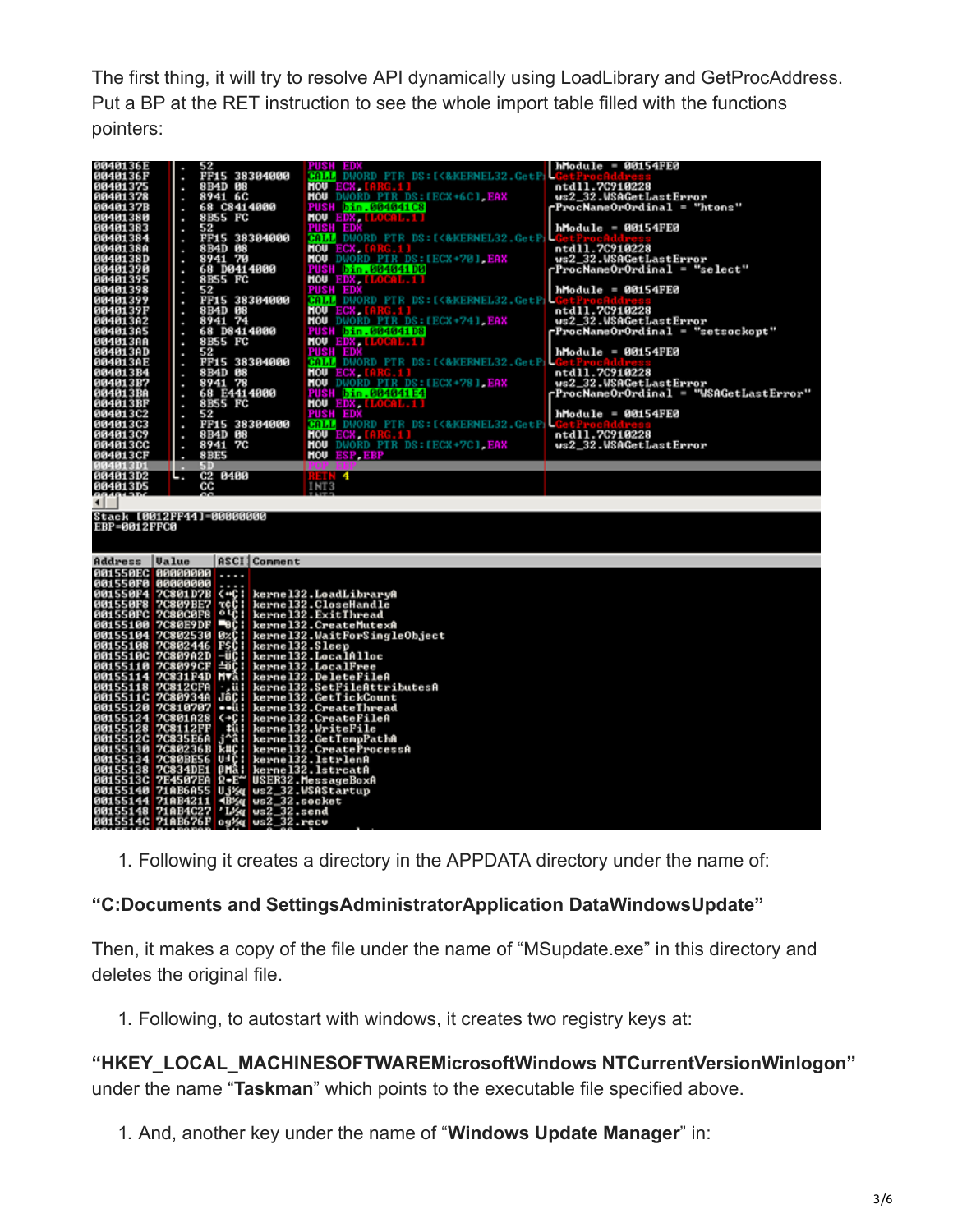#### **"HKEY\_LOCAL\_USERSoftwareMicrosoftWindowsCurrentVersionRun"**

1. Additionally, it modifies the "**shell**" registry entry located at:

#### **"HKEY\_LOCAL\_MACHINESOFTWAREMicrosoftWindows NTCurrentVersionWinlogon"** with the value:

#### **explorer.exe,C:Documents and SettingsAdministratorApplication DataWindowsUpdateMSupdate.exe**

Next, it checks whether the operating system is a 32-bit or 64-bit environment by calling IsWoW64Process. For my case, I am running a Windows XP 32bits; this is generally done before performing code injection.

# **Process Injection**

The code injection method used in Lethic is VirtualAllocEx/WriteProcessMemory /CreateRemoteThread in explorer.exe process. To follow debugging at explorer.exe process, you could either replace the first byte of the buffer with 0xCC and make OllyDBG a JIT debugger, and when you step through CreateRemoteThread, a new instance of OllyDBG will fire up and will attach to your process, then you can restore back the first byte to its original state. On the other hand, you could look at the start address parameter in CreateRemoteThread, start a new instance of OllyDBG, and put a BP on it.

Once you are done from this step, Lethic creates a new mutex name "VAmazinsdvd010201" to prevent duplicate process from running in the same machine. Next, it loads some libraries in explorer memory space and right after that; it starts preparing communication with the C&C using Winsock APIs.

## **C&C Communication**

After it successfully receives data from the CnC, depending on the value of the command.

Let's list and explain what the different commands sent by the C&C can be, and what they do:

- Add Server (0x01): the data includes a public mail server IP address and a port. Lethic then creates a socket and connects to the said mail server. Upon success, it initializes a new MailServerRecord with ID, the given IP and port, socket, and then inserts the record in cc\_hdr->Chain. Now that the record has been added to the chain, should any of the following operations on the record fail, Lethic will inform the C&C server; and the latter will then send a "Remove Server" command to remove the faulty record.
- Remove Server (0x02): removes record corresponding to ID from the mail server record chain.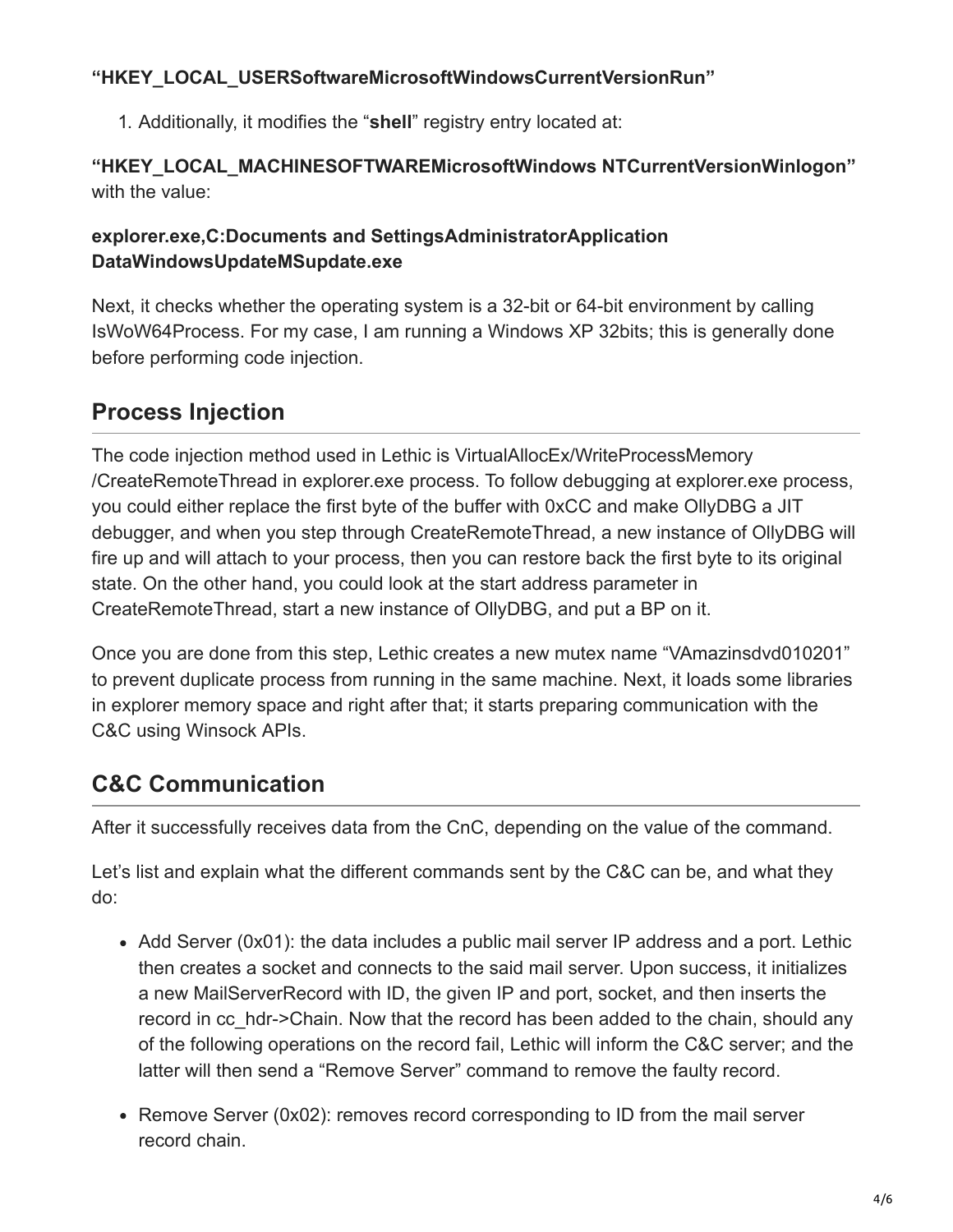- Send Mail (0x03): sends the buffer data to a mail server, via the MailServerRecord pointed to by ID. The result is sent back to the C&C server, which in turns decides whether it should set the RecvFeedBack flag or not.
- Clean (0x04, 0x05): do some cleaning work, such as freeing the whole MailServerRecords chain, deleting the malware installer, and exit.
- Reserved (0x06), no further operation except for sending the received data back.
- Add Server By Name (0x11), the same as Add Server, the only difference is that a hostname is given instead of an IP address.
- Receive FeedBack (0x13), a flag that is used to set MailServerRecord.bfbFlag.

If the received buffer doesn't include any of the aforementioned commands, Lethic checks each record of the chain. If the bfbFlag is set to TRUE, that means the Send Mail operation was successful, and feedback was received from the mail server. It thus initializes FEEDBACK with the record ID, command, feedback data, and size, and sends it all to the C&C server.

In all aspects, the Zombie acts as a slightly improved mail relay; it forwards received data from the C&C server to mail servers chosen in a managed list. That is not very efficient, in terms of bandwidth consumption, as compared to the traditional template-based approach: Indeed here, the C&C server has to send almost as much data as is sent by each Zombie. Logically, it seems to indicate that Lethic botnets all need to be small to operate smoothly.

Figure 4 shows an example of the spam content.